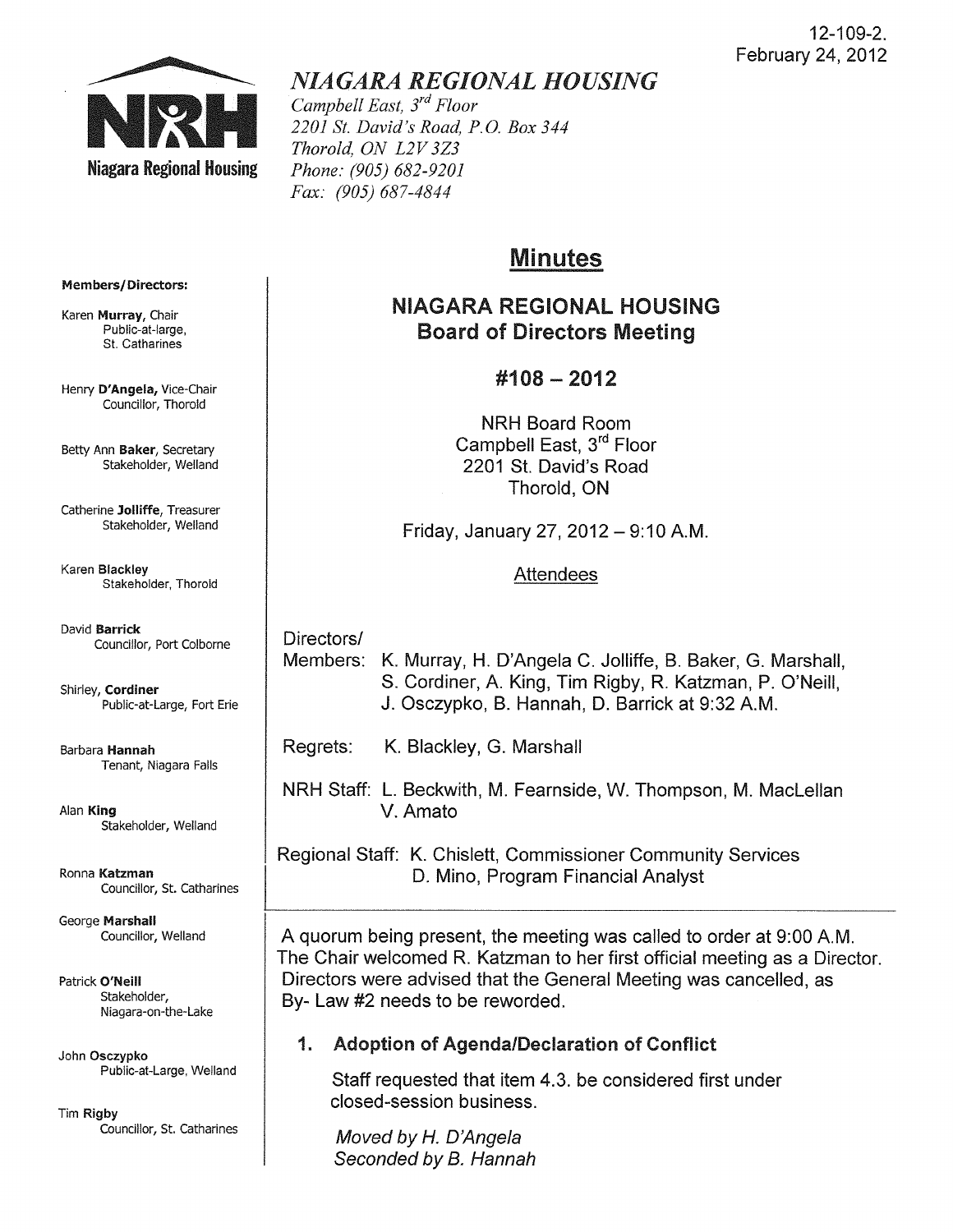#### That the agenda be adopted as amended.

J. Osczypko, Executive Director of Gateway Residential and Community Support Services, declared a conflict with item 3.7. Gateway Residential and Community Support Services of Niagara Transition Housing Project - Capital Loan.

#### 2. Approval of Minutes December 13, 2011 Meeting

Moved by C. Jolliffe Seconded by J. Osczypko

That the minutes of the December 13, 2011 meeting be adopted.

**CARRIED** 

#### Business Arising

#### 2.1. IAH Funding - PDFP

Staff advised that the IAH Funding report was approved by PHSS and Council.

#### 3. New Business

### 3.1. 4<sup>th</sup> Quarter 2011 Operational Reports - Report 12-108-3.1.

Staff highlighted the increase in households with Special Priority and Health and Safety status on the waiting list.

Moved by P. O'Neill Seconded by *T.* Rigby

That the NRH Board of Directors approves the Operational Reports and Report on Variances as at December 31, 2011.

**CARRIED** 

## 3.2. 4<sup>th</sup> Quarter 2011 Report to Council Oct. 1 - Dec. 31, 2011 - Report 12-108-3.2.

Directors' attention was drawn to pages 7 to 10 of the report which lists the many community partners who provided programs and services to NRH tenants during the last quarter of 2011.

Moved B. Hannah Seconded by *T.* Rigby

That Niagara Regional Housing Quarterly Report to Council, October 1 to December 31, 2011 be approved and forwarded to the Public Health and

**CARRIED**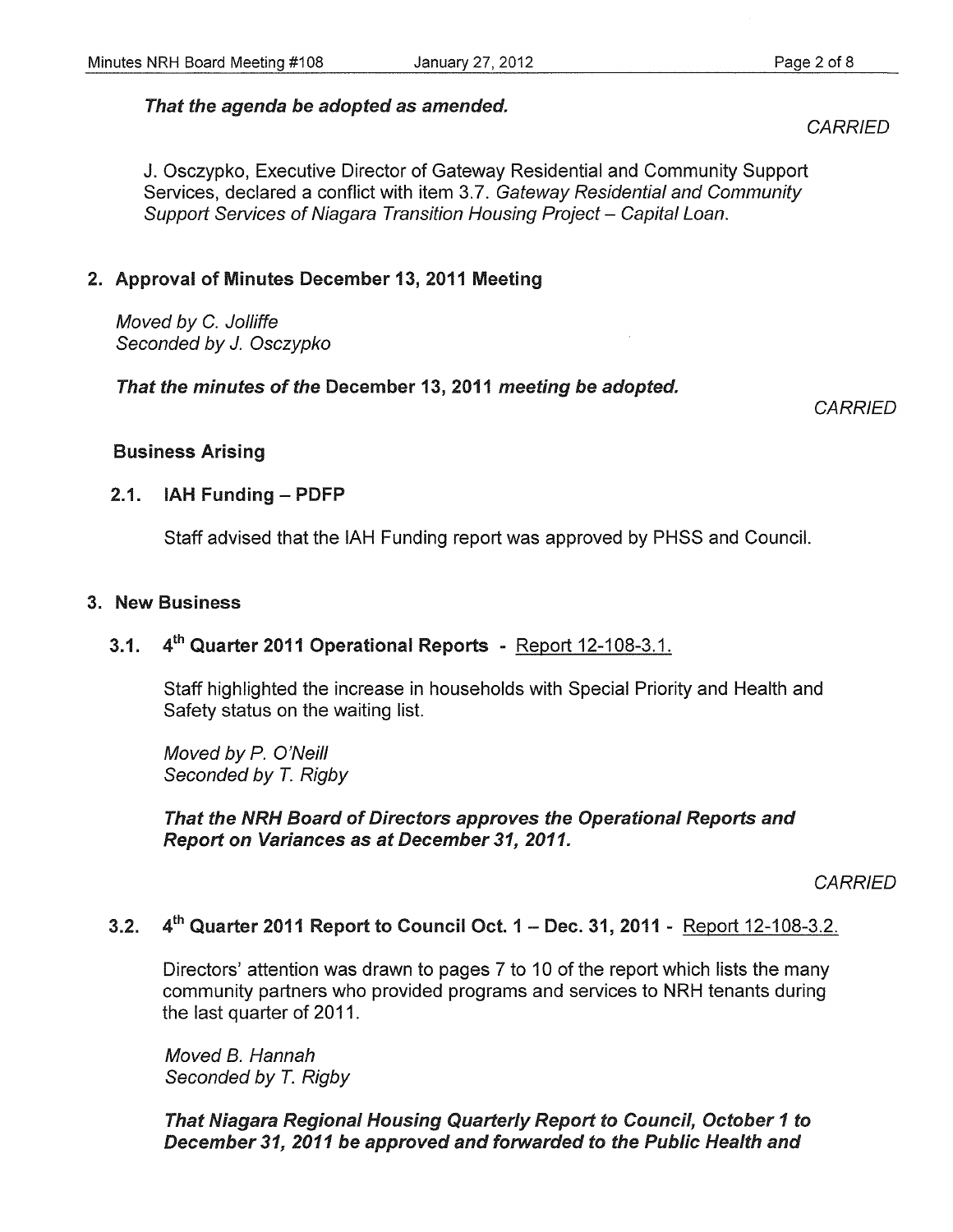Social Services Committee and subsequently to Regional and Municipal Councils for information.

CARRIED

3.3. Pending Acquisition of Land - Broadoak Phase 2 Design Options - Report 12-108-3.3.

A lengthily discussion ensued regarding a community house at this location.

D. Barrick joined the meeting at 9:32 A.M.

Moved by *T.* Rigby Seconded by J. Osczypko

That the Niagara Regional Housing Board of Directors approves moving forward with a design for Phase 2 of Broadoak that adds a 1 bedroom unit and a smaller community centre that can be easily converted to a 1 bedroom unit if the community centre is not required upon review of usage after 2 years of occupancy.

**CARRIED** 

### 3.4. 2011 National Housing Day Survey - Report 12-108-3.4.

Staff provided results of the 2011 National Housing Day Survey for Directors information.

#### 3.5. Bill 140 - Housing Services Act - Local Areas of Flexibility - Report 12-108-3.5.

Moved by A. King Seconded by B. Baker

That Niagara Regional Housing Board approves the schedule of the Housing Services Act (HSA) local policy review, as shown as Appendix B of report 12- *108-3.5.,* Bill *140* - Housing Services Act - Local Areas of Flexibility.

**CARRIED** 

3.6. Investment in Affordable Housing for Ontario - Advancement of Administration Funding into Year One - Report 12-108-3.6.

Moved by S. Cordiner Seconded by P. O'Neill

1) That the Niagara Regional Housing Board of Directors approves the request from the Ministry of Municipal Affairs and Housing to bring forward administration funding of \$237,991 into the first year of the Investment in Affordable Housing in Ontario program; and,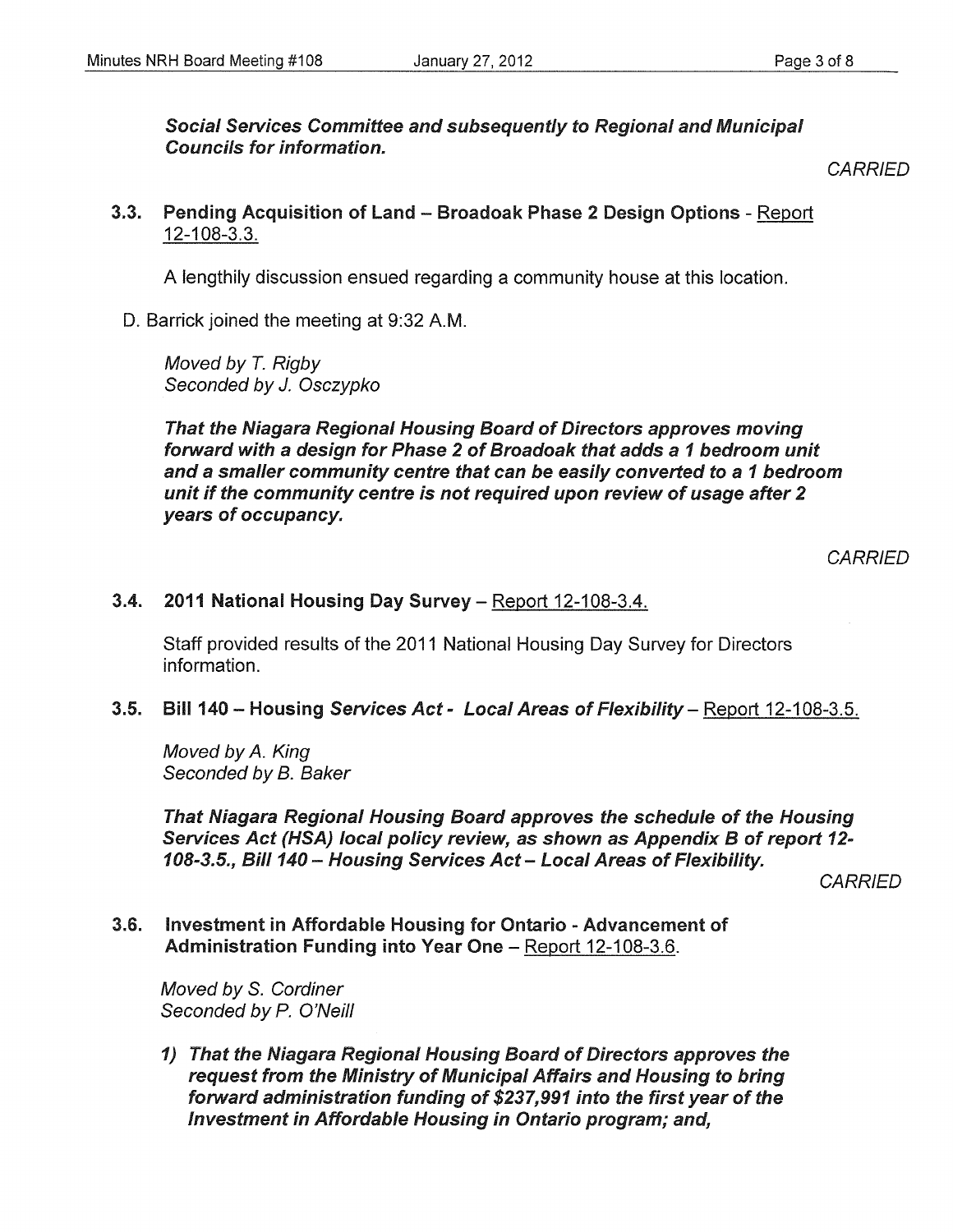2) That the Chair of the NRH Board be authorized to sign the attached "Investment in Affordable Housing for Ontario - Business Case for Additional Administration Fees for Fiscal Year 1 (2011-12)".

**CARRIED** 

#### 3.7. Gateway Residential and Community Support Services of Niagara Transition Housing Project - Capital Loan - Report 12-108-3.7.

J. Osczypko having declared a conflict did not comment or vote.

Moved by D. Barrick Seconded by *A.* King

That the Niagara Regional Housing Board of Directors approves a capital funding no-interest loan of \$68, 734 for Gateway Residential and Community Support Services of Niagara (CSSN) for the completion of 3 transitional housing units in its new building at 569 King Street, Port Colborne

**CARRIED** 

#### 3.8. Ministerial Consent - Sale of Owned Units - Report 12-108-3.8.

Moved by H. D'Angela Seconded by P. O'Neill

That the Board of Directors receives this report, as amended, for information.

**CARRIED** 

## 3.9. Plan for 10<sup>th</sup> Anniversary Events

April 1, 2012 marks Niagara Regional Housing's 10-year anniversary. At their January meeting, the Executive Committee considered how best to mark this milestone. Given the state of the economy, it was felt that an elaborate celebration would not be appropriate. Rather, a series of local events publicizing what NRH does could "tag" onto other scheduled meetings/events, with director representation. Consideration should be given to tenant surveys for the Housing and Homelessness Plan, BBQ at Broadoak, RAFT Community House activities with local partners. Businesses and banks should be invited where applicable.

Sample NRH 10<sup>th</sup> Anniversary logo's were passed around the table. One will be selected for use during the remainder of 2012.

#### 4. Closed Session  $-10:13$  A.M.

With the exception of L. Beckwith, M. Maclellan and V. Amato, staff left the meeting.

Move by B. Hannah Seconded by *A.* King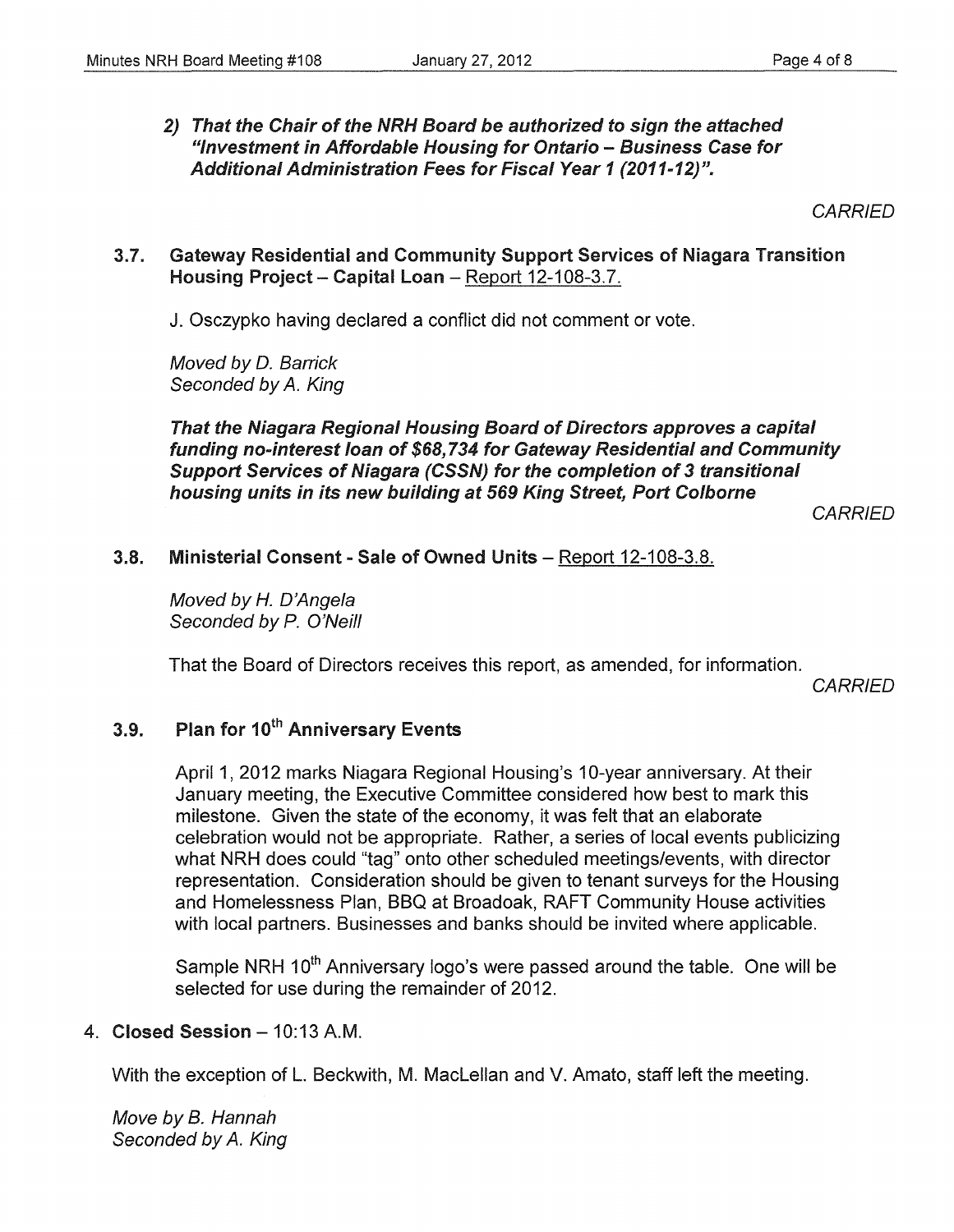#### That the meeting move into closed session to consider information of a confidential nature relating to:

- 1) Personal matters about an identifiable individual including municipal or local board employees and labour relations or employee negotiations regarding Results from the Interim Reorganization.
- 2) Personal matters about an identifiable individual including municipal or local board employees and labour relations or employee negotiations regarding Proposed Reorganization
- 3) Security of property of the municipality or local board and advice that is subject to solicitor-client privilege, regarding Fire Safety Inspections - Scott Street, St., Catharines
- 4) Labour relations or employee negotiations regarding Business Continuity Planning

**CARRIED** 

#### 4.3. Fire Safety Inspections - Scott Street, St., Catharines - Report IC 12-108-4.3.

Moved by A. King Seconded by B. Baker

#### That Niagara Regional Housing Board of Directors approves staff recommendation in report IC 12-108-4.3.

**CARRIED** 

M. MacLellan left the meeting at 10:55 A.M.

#### 4.1. Results from the Interim Reorganization  $-$  Report IC 12-108-4.1.

Moved by A. King Seconded by R. Katzman

That Niagara Regional Housing Board of Directors approves staff recommendation in report IC 12-108-4.1.

**CARRIED** 

#### 4.2. Proposed Reorganization - Report IC 12-108-4.2.

Moved by A. King Seconded by S. Cordiner

That Niagara Regional Housing Board of Directors approves staff recommendation in report IC 12-108-4.2.

**CARRIED**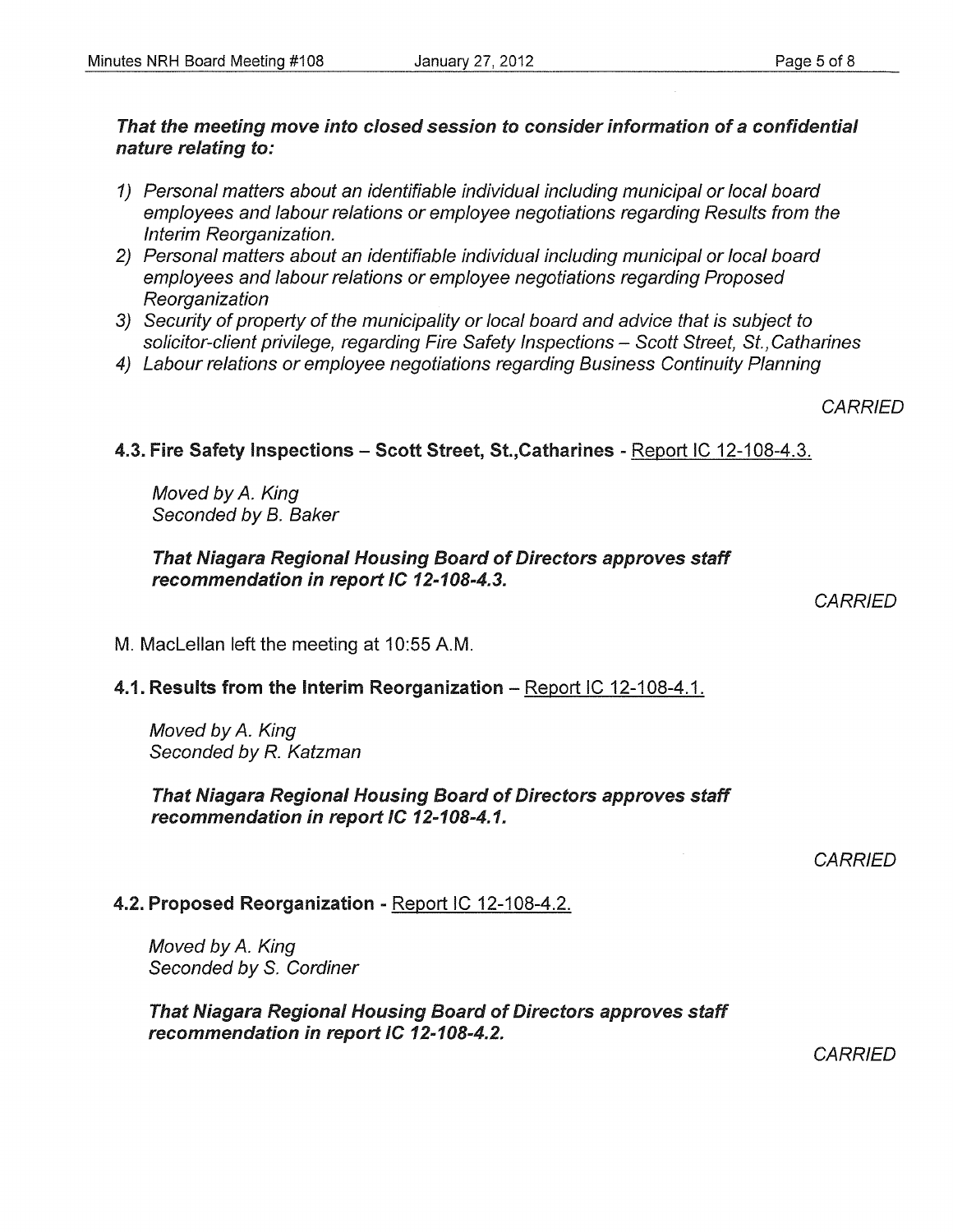## 4.3. Business Continuity Planning

11 :25 A.M. Moved by *T.* Rigby Seconded by B. Hannah

### That the Niagara Regional Housing Board of Directors rise with report.

**CARRIED** 

4.a.

Moved by *T.* Rigby Seconded by D. Barrick

#### That the Niagara Regional Housing Board of Directors direct staff to investigate safety risks in NRH buildings and associated costs for upgrades.

**CARRIED** 

Action by: M. Maclellan

4.b.

Staff was also directed to submit a full report on organizational staffing needs to minimize risks based on increased service volume, complexity of work load, new legislation, ageing buildings, economic downturn and succession planning. The report should include comparisons to other similar service manager areas.

Action by: L. Beckwith

### 5. General Manager's Report

The General Manager will be speaking at the Golden Horseshoe Cooperative Housing Federation meeting tomorrow at the Four Points, Thorold.

### 6. Chair's Report

The Executive Committee is reviewing the NRH Committee Structure in detail.

General meeting to confirm By-law #2 will be held after the regular meeting on February  $24^{\text{th}}$ .

### 7. Committee Reports

7.1. Executive Committee, Karen Murray, Chair

Minutes of the October 5, 2011 meeting were provided for information..

7.2. Governance Committee

No minutes.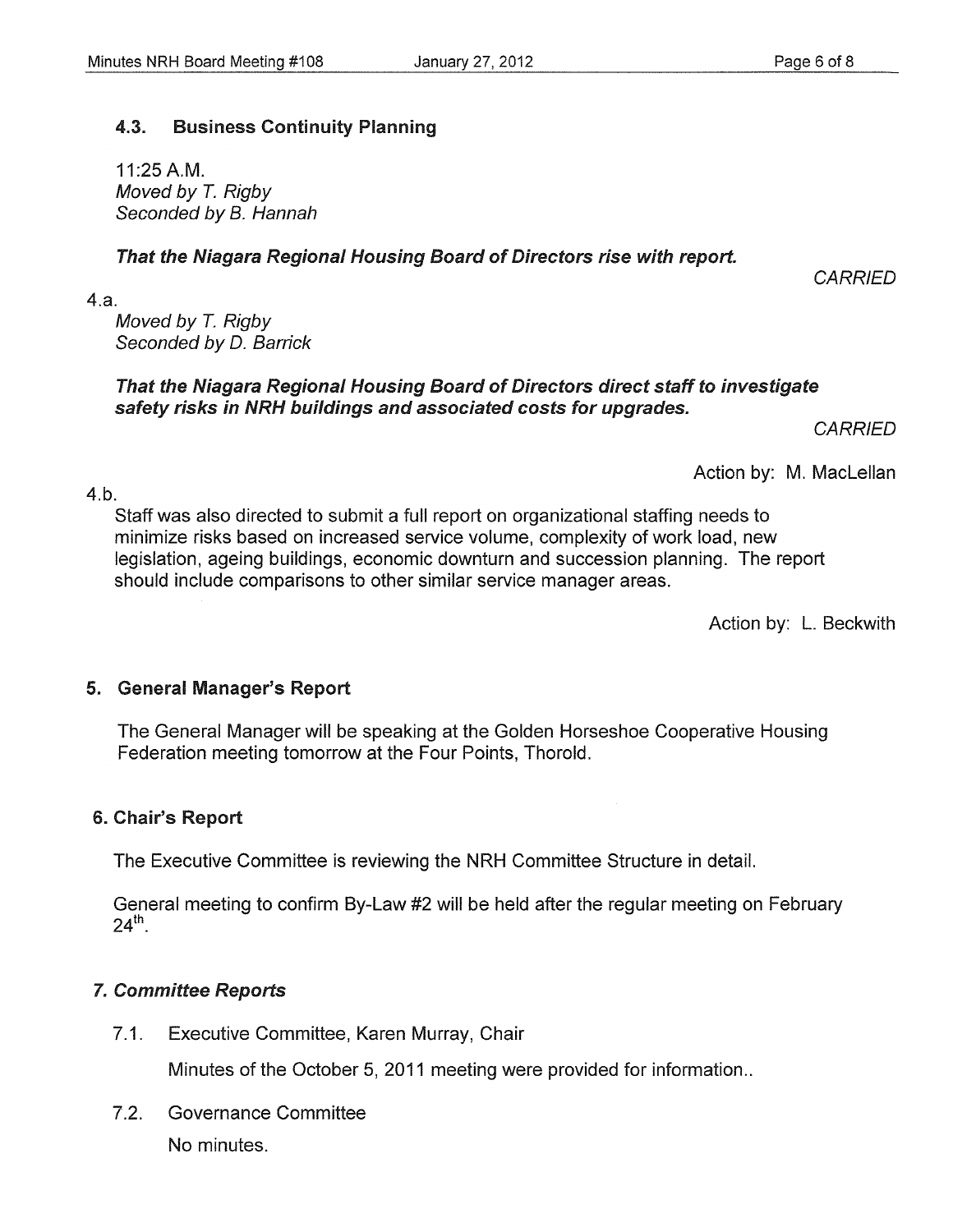- 7.3. Investment Committee, H. D'Angela, Chair No minutes.
- 7.4. Applicant/Tenant Appeals Committee Minutes of the December 13, 2011 appeal meeting were provided for information.
- 7.5. Tender Awards Committee, A. King, Chair No minutes.
- 7.6. Tenant Advisory Group, B. Hannah Minutes of the October 12, 2011 quarterly meeting were provided for information.
- 7.7. Housing Provider Advisory Group, C. Jolliffe, Chair No minutes.
- 7.8. Community Advisory Group, B. Baker, Chair No Minutes.

#### 8. For Information

8.1. Action Items from Previous Meetings

#### *Correspondence/Medfu*

There was no correspondence.

- 9. BREAK not required
- 10. Presentation not scheduled

#### 11. Other Business

There was no other business

#### 12. Next Meetings

Friday, February 24, 2012 - 9:00 A.M. - Election of Officers General Meeting following regular meeting NRH Board Room Campbell East, 3<sup>rd</sup> Floor 2201 St. David's Road, Thorold, ON